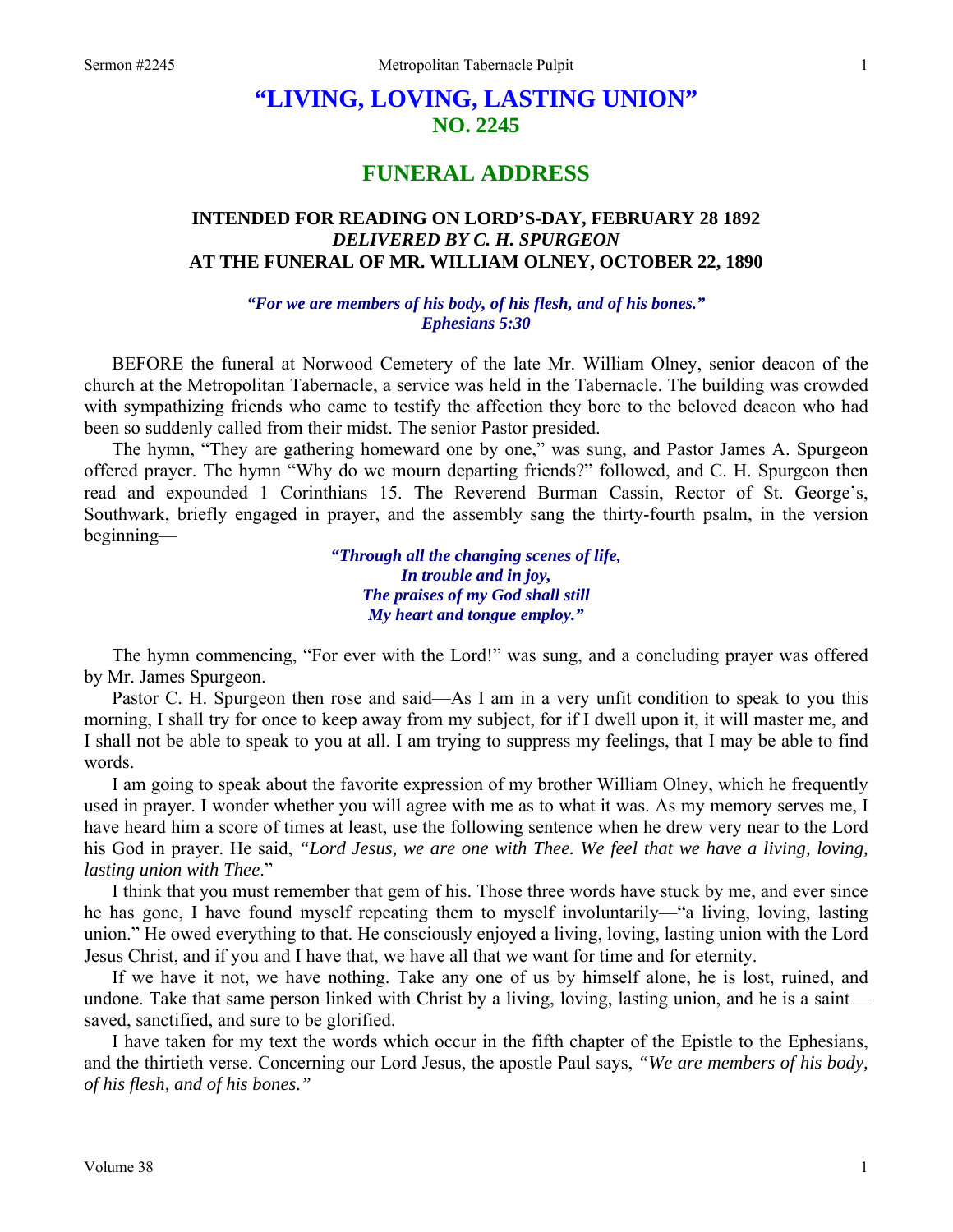"We," that is, His believing people, "are members of his body, and of his flesh, and of his bones." He is our Head and we are the members of the body, and so we are joined to Him by a living, loving, lasting union.

I am not going beyond those three words, they shall be my three points, but at the same time I will keep to my text.

**I.** BETWEEN THE BELIEVER AND CHRIST THERE IS A LIVING UNION.

There was just that between my brother William Olney and his Lord. A living union! When he joined the church of Christ, he did not offer it the distinguished honor of his name and then slip away, and give his life to politics, or to business, or to amusement, but when the church had his name on its roll, it received the whole of the man, body, soul and spirit, and this because there was life in him.

His union to Christ was not nominal, but actual. He was not merely covered with the Christian name, but he had the Christian spirit and the Christian life within him. Yes, his union to Christ was a living union, not merely that of reliance, by which the stone leans upon the foundation, though he had that, for never man understood more clearly the doctrine of faith in Christ.

Christ was his only trust and confidence, and he came to Him as the stones come home to the foundation stone. But it was a living union in his case, for the fruits of life were produced. It was the union of the branch to the stem in that blessed vine which is Christ Himself, even as He says, "I am the vine, ye are the branches."

Now what does this living union to Christ mean?

It means, first of all, *Christ's life laying hold of u*s. "For as the Father hath life in himself; so hath he given to the Son to have life in himself." He is full of life, and when He takes hold of us and raises our life into His, there is truly a living union between Him and us.

But further, this living union is *Christ's life in* us. It is given to Him, not only to take us in our feebleness, but it is His divine prerogative to impart life to us, and to call dead men, and to make them live. "For as the Father raiseth up the dead, and quickeneth them; even so the Son quickeneth whom he will." This is how we come to have life in connection with Him. His life flows into us, as out of the tree into the branches, so that we can truly say with the apostle, "I live; yet not I, but Christ liveth in me: and the life which I now live in the flesh, I live by the faith of the Son of God, who loved me, and gave himself for me." The living union begins with our Lord's life and then that life flows into us, and we begin to live also.

It was so with our friend, whom we so sadly miss from our midst today. A new life, a life of holiness, a life of service, a life of communion with God, began in him by oneness with Christ, and it was continued in him by the same means. There was a living union, the life of Christ had begotten life in him, and this was seen continually in the fruit that he bore. I should not know, if I had to describe my departed brother, which word to associate more fully with him, "life" or "love."

He was as full of life as ever he could be. He used to amaze us by his energy—I mean not merely physical or even mental energy, but his never-ceasing, overflowing spiritual energy. If any of us were dull, *he* never was, and he would not let us be dull for long. He would often tell us, when we were not well, that he thought we looked amazingly well, and he would try to cheer us up somehow or other, for he himself never seemed to lack for life, or fire, or force.

I might almost say that, up to the last moment, he was energetic, he died full of life. He was intense in the very highest degree until struck down, and he was thus intense, not because of mere mental activity, but because of the burning zeal for God that was in his soul, and this zeal was the result of his living union with the Lord Jesus Christ.

Because of this life of Christ which was in him, he bore suffering without flinching. If there was anything that could equal the industry of his work, it was the heroism of his patience. He has often amazed us by his fortitude. We have admired the way in which he has triumphed in Christ in spite of his sufferings, but we have felt that we could scarcely hope to imitate him to the letter. He went as far in the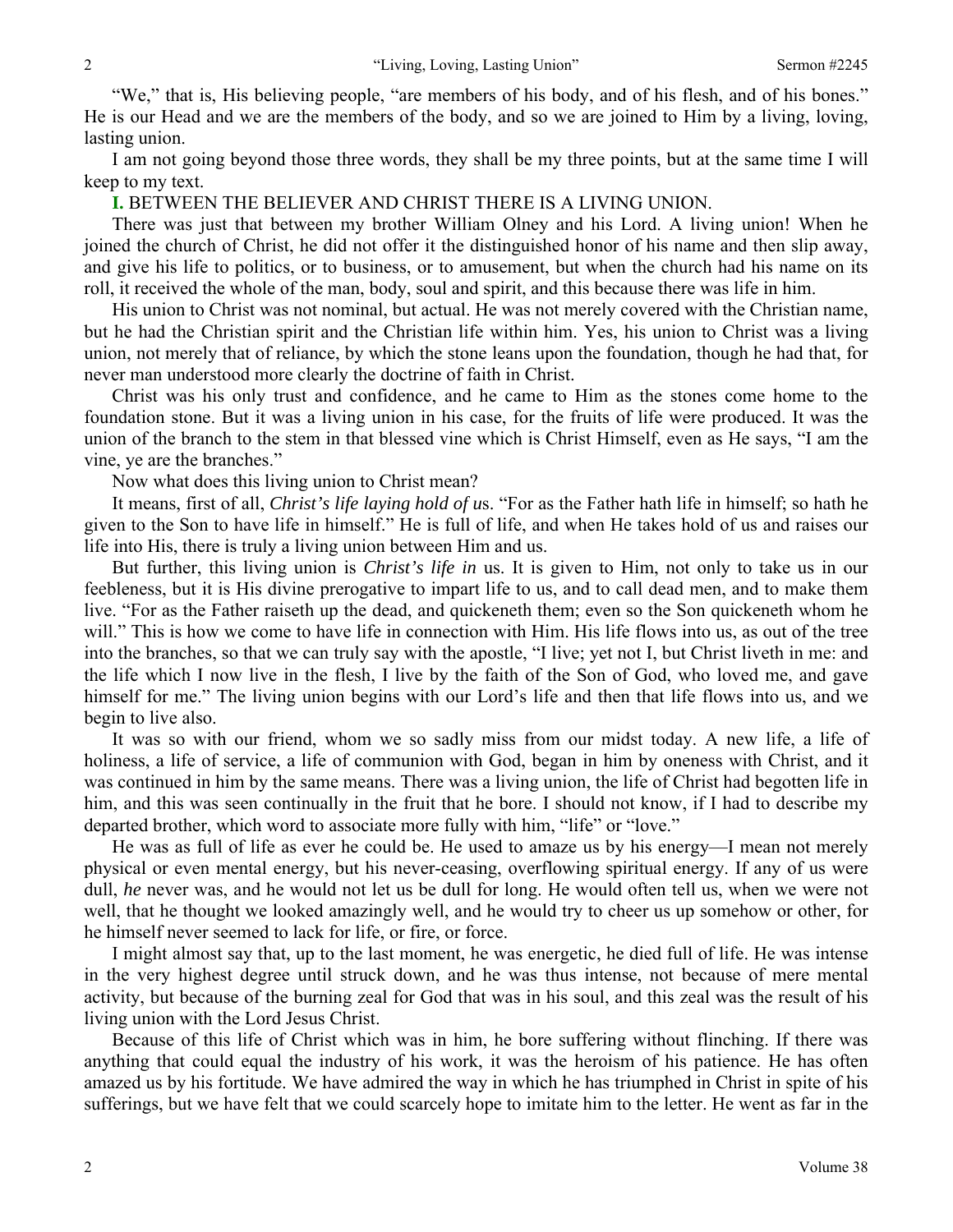way of bearing pain with patience as he went in the direction of serving Christ with enthusiasm, and this is saying a very great deal for any man.

Therefore I do not say it for the man, but in praise of the grace of God which helped him, whether he was active or passive, still to be buoyant and bright because of the living union which subsisted between him and Christ. A verse of the psalms we have just sung, which was a great favorite of his, truly describes the resolution of his life—

> *"Of His deliverance I will boast, Till all that are distress'd, From my example comfort take, And charm their griefs to rest."*

Christ dwelling in him in fullness could both work and suffer. The fact that Christ lives in the believer, is as real as that He once lived on earth in a human body. He came then with a double-handed blessing. He came both to do His Father's will and to bear the burden of the souls of men. He was active in doing good, and when the appointed time came, He as willingly bore the burden of the sins of men, and suffered to the death without complaint. In like manner Christ lived in our dear friend, making him strong both to do and to suffer. God grant also to you and to me to have such a living union to Christ!

Do you know anything of this experience, my dear friends? Many of you do, it is your life to be one with Christ. But to some of you I must be talking an unmeaning jargon. O souls, if the life of Christ is not in you, you are dead while you live, and you will die forever when you die! Unless you get linked to Christ, you will be driven from the presence of God, and away from all that makes true life and joy.

Lay hold on Christ, and you will "lay hold on eternal life," for He is "that eternal life which was with the Father, and was manifested unto us," and living contact with Him is our only hope either for the present or for the future. If you are vitally joined to Christ, it is well with your soul, but if you are divided from Immanuel, and have no living union to Christ, there is no eternal life for you. "He that believeth on the Son hath everlasting life: and he that believeth not the Son shall not see life; but the wrath of God abideth on him."

> *"Living or dying, Lord, I ask but to be Thine, My life in Thee, Thy life in me, Makes heaven for ever mine."*

**II.** The next word to "living," in my dear brother's frequent use, was "loving." BETWEEN THE TRUE BELIEVER AND CHRIST THERE IS A LOVING UNION.

And oh, the union of a soul to Christ is made so sweet because it is as loving as it is living! My brother William Olney truly loved. He seemed to have a love to everybody. He was never so pleased as when he was pleasing other people, and he would go a long way sometimes, to try and please people who would not be pleased, and sometimes people who ought not to be pleased. But still, his great ambition in life was to love others, and to make others love Christ. Love ruled supreme in his actions. His union to Christ was not cold and formal, stiff and narrow, he had a union to Christ that was warm, human, intense, fervent, loving. There was fire in that man, and the fire was the ardent flame of great affection to the Lord Jesus Christ.

I would like to have a talk about this loving union to Christ on some other occasion, when I could trust myself more than I can do now at this very solemn service [On the following evening, Thursday, October 23, 1890, Mr. Spurgeon preached on this subject. The discourse, entitled "Members of Christ" (#2244), delivered on that occasion, was published last week]. Still, there are a few things that may be said upon this subject even now.

*Christ's love to us begins this loving union*. Its source is not in ourselves, but in love eternal, love immeasurable, love which caused itself, free-grace love, love to the unworthy, love to enemies, love to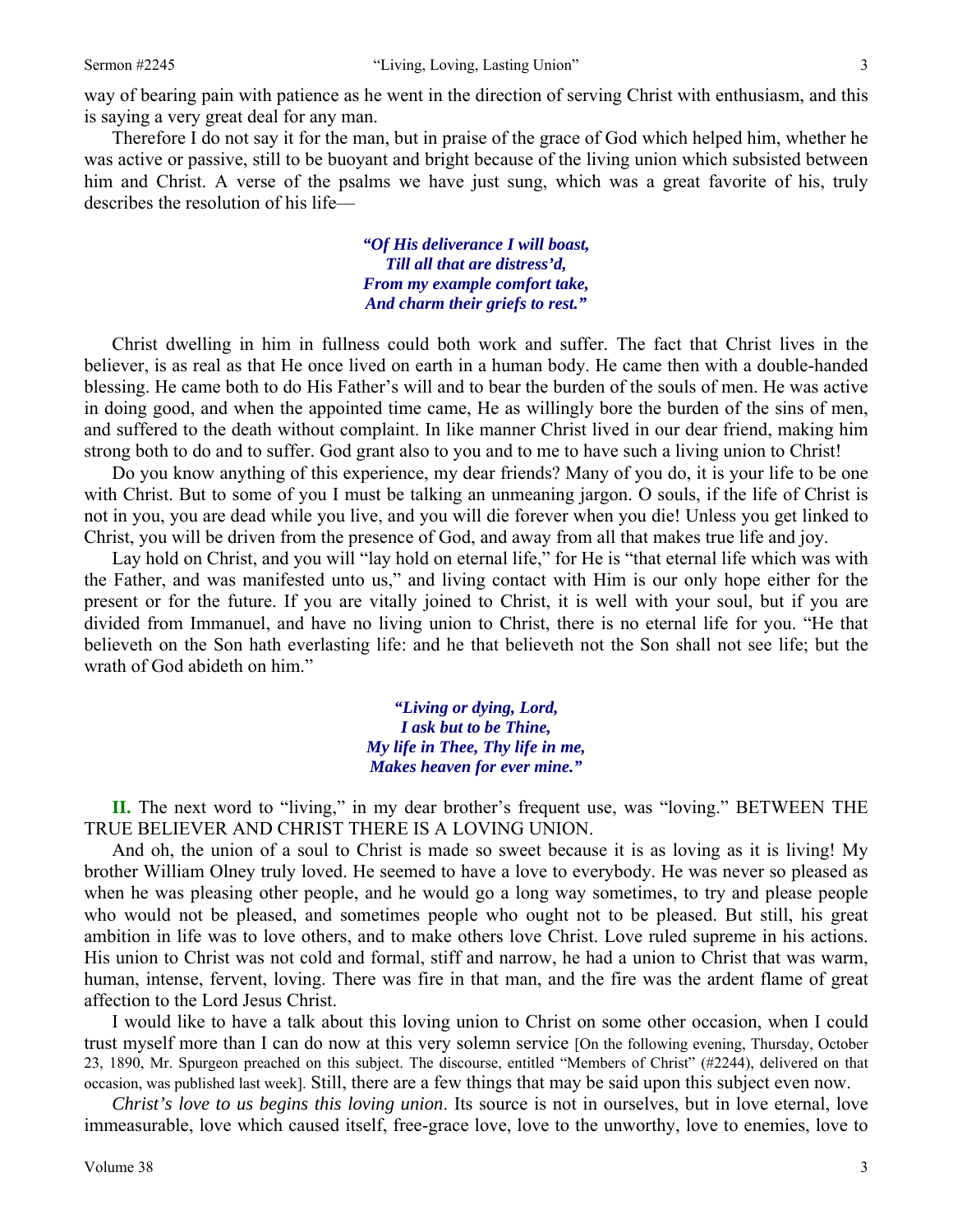those who had no life, no strength, and no hope apart from Him. Christ loved us so that He deigned to join Himself to us in eternal union.

The great Artesian well from which we drink, and which has tapped the divine fountains, is the love of Christ. This is where all our hope, and our joy, and our love begin. "Herein is love, not that we loved God, but that he loved us." In connection with this same truth of union with Christ and fruit-bearing as the result of it, our Lord Himself says, "Ye have not chosen me, but I have chosen you." When His love thus made choice of us, He entered into covenant with His Father concerning His people, and before we were born He identified Himself with us, so that in the purpose of God from all eternity we were accepted in Him.

But union with us meant union with our sins, and though the Son of God could never be overcome of evil, or become a sharer in human guilt, yet by the blessed mystery of His unity with His people, He could take their sin upon Himself, and bear it in His own body on the tree. Thus, as there is no past or future to the eyes of Him before whom all events are spread out in one eternal "now," the Son of God was able to atone for the iniquities of those who, through all the ages, would be truly joined to Him.

His love that chose us did not shrink back from the awful payment which our debt rendered necessary, it was stronger than death, and mightier than the grave. Many waters could not quench it, many floods could not drown it, nor will it cease to exert its blessed influence over us until it shall bring us home to the mansions above, and not even then, for Christ's love is everlasting.

By this loving union Christ brings us safely through all the temptations of life, the ransomed spirits of such as are joined to Him are taken to be with Christ the instant they are absent from the body, and at last out of the tomb that same love shall call the body, and on the glad day of resurrection it shall be clearly seen how wonderful is the love which made our Lord so one with us.

This then, is the way in which we came to a loving union with Christ, He began to love us with a love that had no beginning, which has no measure, and which shall know no change nor end, and therefore He united Himself to us forever. Well might Kent praise the name of the Lord for the wonders wrought by such love as this as he sang—

> *"Heirs of God, joint heirs with Jesus, Long ere time its race begun; To His name eternal praises! Oh! what wonders love hath done! One with Jesus By eternal union one."*

*Our love to Christ completes this loving union*. We first learn of His love to us, and then as the result of that, we are brought to love Him. Ours is a poor little love, not worthy of His acceptance, but such as it is, we give it all to Him, and He will not refuse it, or despise it. Oh, that we all might be joined to Christ in love now!

I am sure that my brother, who has gone from us, knew this union more than most of us. When we once got upon this glorious theme in private conversation, or when he touched upon it himself in his own public prayers, how His spirit seemed to burn and glow! He was always at home when speaking of the love of Christ, or of the love of Christ's people to their Lord. He could truly say, as I trust many of us will truly say now—

> *"I give my heart to Thee, O Jesus, most desired! And heart for heart the gift shall be, For Thou my soul hast fired: Thou hearts alone would'st move, Thou only hearts dost love:*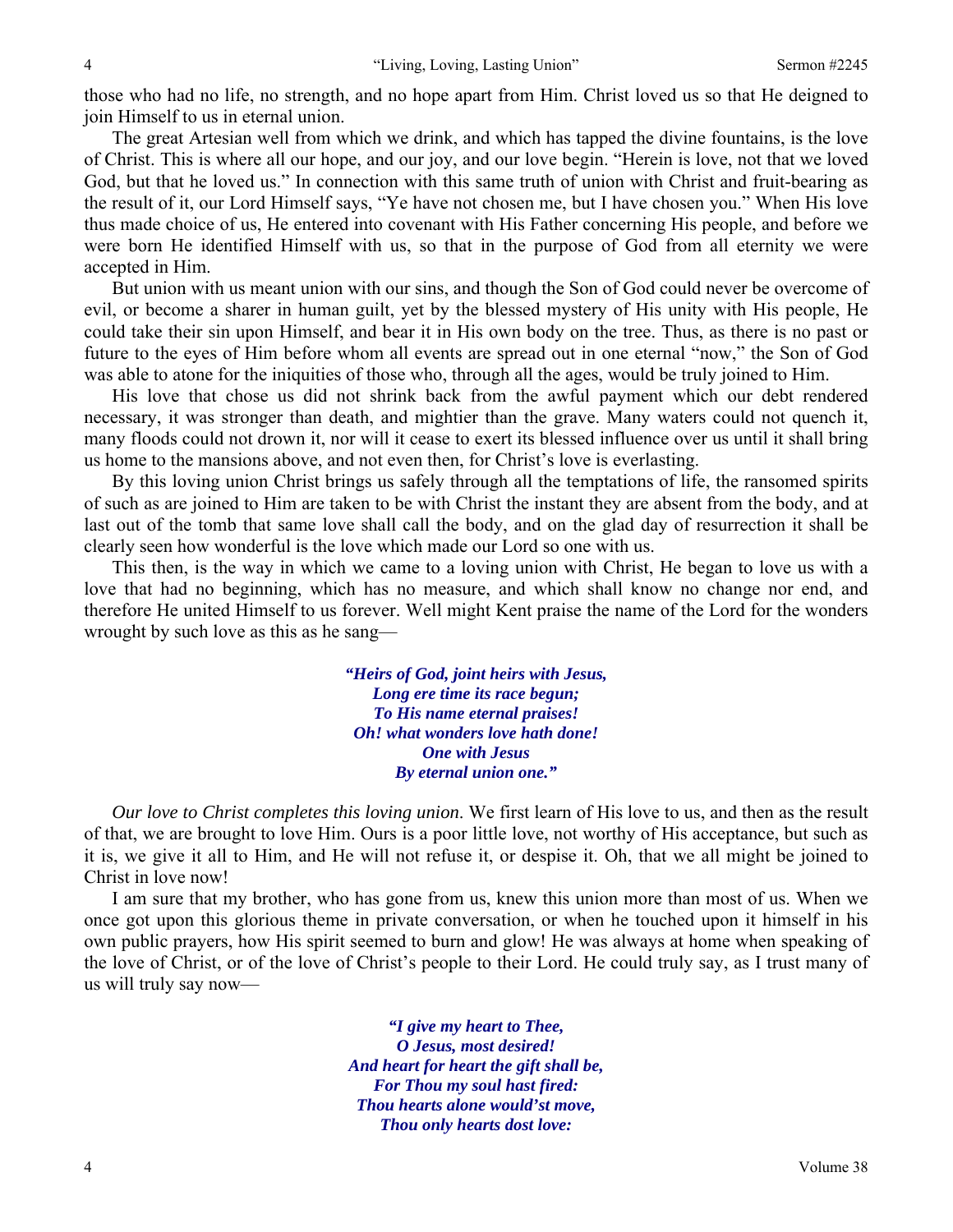## *I would love Thee as Thou lov'st me, O Jesus most desired!"*

In this loving union, *Christ's love to us and our love to Christ flow in the same channel*. Together they make a stream of love of a glorious kind. We love one another for Christ's sake, we love sinners for Christ's sake. We love the truth as Christ loves the truth. We love the Father in the same manner that Christ loves the Father, though not to the same degree. There is in fact, but one love in the Head and in all the members. What the Head loves all the body loves. As one man we go with Christ. Being united to Him, His desires and longings become our desires and longings too, we grow into His likeness, and "are changed into the same image from glory to glory, even as by the Spirit of the Lord."

Do you know anything about loving union to Christ? I feel sure that the great mass of those assembled here both know it and rejoice in it. Oh, to know it more! Oh, that His love were shed abroad more richly in our hearts! Now, by the Holy Ghost that is given to us, may we experience not only the tiny rivulets of love that some of us have had in the past days, but may we get to the torrents of love, may we be swept away by it, till like a mighty ocean, it covers all our nature and becomes to us a very heaven begun below!

**III.** Our third point is that BETWEEN THE TRUE BELIEVERS AND CHRIST THERE IS A LASTING UNION.

The whole phrase which our dear departed friend used so frequently was "living, loving, lasting union." O friends, what a sad thing it would be for anyone to have only a temporary union to Christ! If I am speaking to any who were members of this church years ago, but who are not even professors now if I am addressing some who seemed to be earnest Christians once, but who have gone back from following Christ—I would earnestly remind you that no union with Christ is living and loving unless it is also lasting.

*The man who is truly united to Christ does not become an apostate*. It is all in vain to seem to put on Christ for a time, and then after a little while, to put Him off again. That is the religion of the hypocrite, or of the mere temporary professor. But not so was it with our dear brother who is sleeping yonder. When he joined the church—I think that it is rather more than fifty-four years ago—he gave himself to the Lord, and he has been kept and sustained and upheld till now.

Why, there are some of you who have been members of four or five denominations during that time! You have changed your views with the varying seasons, and have altered oftener than we care to remember, while here was he, keeping steadfast and immovable all the time, remaining ever a member of the same church and going on steadily with his work.

It seems to me that some of you build for a year, and pull down, then build again, and pull down once more. Why, you are not building at all unless your building stands, and you are not truly in union with Christ unless the union is a lasting union, and that it will not be unless it is a living union! Your profession of Christ will be a lie, and will help to sink you lower than the lowest hell unless you endure to the end.

Make sure work with what you do in religion. Do not play at being a Christian. If you are converted, be converted with your whole heart. If you have faith in Christ, have vital faith, or do not pretend to have any. Be real, be true to the core. Be satisfied with nothing short of that union which the Spirit of God works in the hearts of those who, without reserve, yield to His power, else that which you seem to have will not be a lasting thing with you, and at the end you will be utterly cast off.

Now think of the joy of this fact. *Our union with Christ is not only lasting, it is everlasting*. With great boldness we utter the challenge, "Who shall separate us from the love of God which is in Christ Jesus our Lord?" It is true that we hold Christ, and that we will hold Him tighter still, but the greater mercy is that He holds us, and He will never let us go.

Does He not say concerning His sheep, "I give unto them eternal life; and they shall never perish, neither shall any man pluck them out of my hand"? And will He not be true to His word? You may take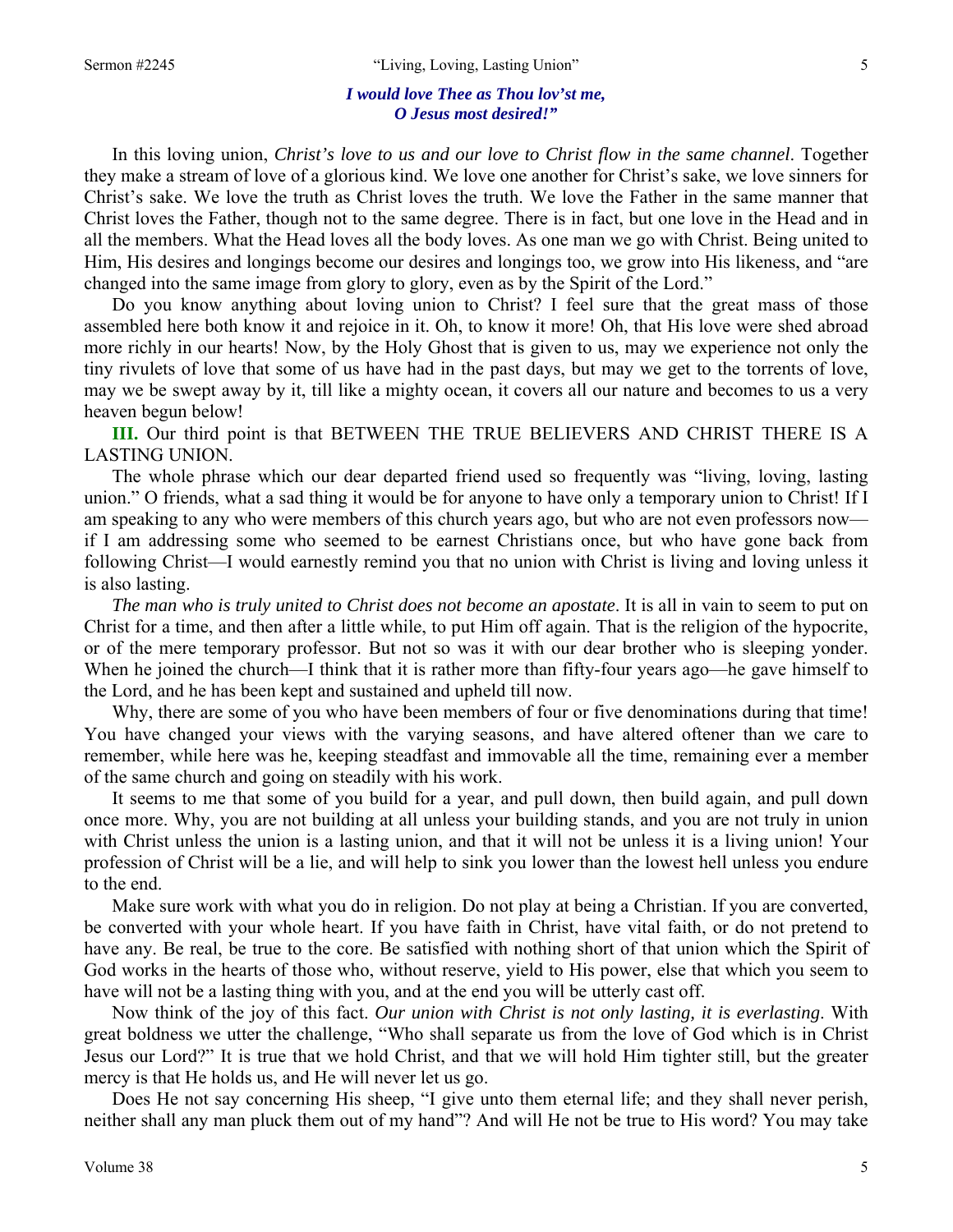Christ from our hand, but you cannot take us from Christ's hand, He holds us fast, He is married to us, and He Himself declares, "The Lord, the God of Israel, saith that he hateth putting away." He will have no divorce between our soul and Himself. This living, loving, lasting union, which we have already found to be such a glorious reality, is to last forever and ever, blessed be the name of the Lord!

I want you, beloved friends, to draw much comfort from this truth, and then I will have done. *Christ will not lose His members*. My head would not willingly lose a little finger, and Christ our Head will not lose one of us if "we are members of his body, of his flesh, and of his bones." Think you that Christ can be mutilated? Think you that He will lose even the least joint of His least finger? Never shall that be true. The word written of His body of flesh is equally true concerning His mystical body, which is His church. "A bone of him shall not be broken."

Not even the smallest and most insignificant believer in Christ shall be lost, else would His body be incomplete. He is a perfect Christ, and you that are members of His body shall never be cut away from Him by the wounds of Satan's sword, the surgery of infidelity, or any earthly accident or diabolical temptation. If you are one with Him, you will be one with Him forever, for the union between you and your Lord is an eternal union, and to break it would be to disfigure and mutilate the Christ of God.

Furthermore, in that we are one with Christ, *He will raise our bodies*. "We are members of his body, of his flesh, and of his bones," and though I do not insist upon it, this verse has to me a kind of ring about it, which would lead us to believe that if we are members of His body, He will take even our bodies to be members of Himself. Christ will not leave our brother in the grave. His body will see corruption, but the tomb shall only be like a refining pot, to separate the precious from the vile.

When Moses brought Israel out of Egypt, he said, "There shall not an hoof be left behind," and when that One who is greater than Moses shall bring forth His people from their graves, there shall not a bone or a piece of a bone of His redeemed be left in the region of death. When the angel brought Peter out of prison, he told him to put his shoes on. "Bind on thy sandals," was the angelic direction. He would not leave even an old pair of slippers in the prison when he brought Peter out. The deliverance was to be absolutely complete.

Thus too, when Christ shall bid us put on our garments which He shall prepare for us in the resurrection, no integral part of the man shall be left behind. O grave, you must give up your prey! O death, you must yield up your spoils! Our bodies are the temples of the Holy Ghost, and therefore they as well as our souls must be set free from the power of the last enemy. "Wherefore comfort one another with these words," whether it be concerning your own death, or the death of this dear friend on whose coffin we look just now.

Beloved, we are parting with our brother, William Olney, for a while, but *we shall meet again*. We are so one with each other in truth and experience that we cannot be separated. He was a member of Christ's body, and of His flesh, and of His bones, so am I, and so are you, my fellow believer. The members of one body must be one. And we shall meet our departed friend again before long.

Perhaps in another week some of us may see his face. I wonder what he has been doing already in that land of light and liberty. Mr. Fullerton writes me saying that he would not wonder if he spent last Sunday telling the spirits above how he had spent the Sunday previous, and making them all wonder at what the grace of God had done among poor sinners down here on earth. He could tell the tale of Haddon Hall and of this Tabernacle, recounting the story of what the Lord has done in saving men and women, and I do not think the angels and the redeemed could be better occupied than in hearing what the Lord has been doing in His new creation here below.

Very probably the conjecture is right, for the grace of God reaches us "to the intent that now unto the principalities and powers in heavenly places might be known by the church the manifold wisdom of God." When they hear the story yonder, they will take down their harps, and raise new hallelujahs to God and to the Lamb. Think not that I talk strangely. The angels rejoice over one sinner that repents, and they will yet more rejoice when one messenger, newly come from the midst to God's salvation work, shall tell them of scores that have been brought to the Savior's feet.